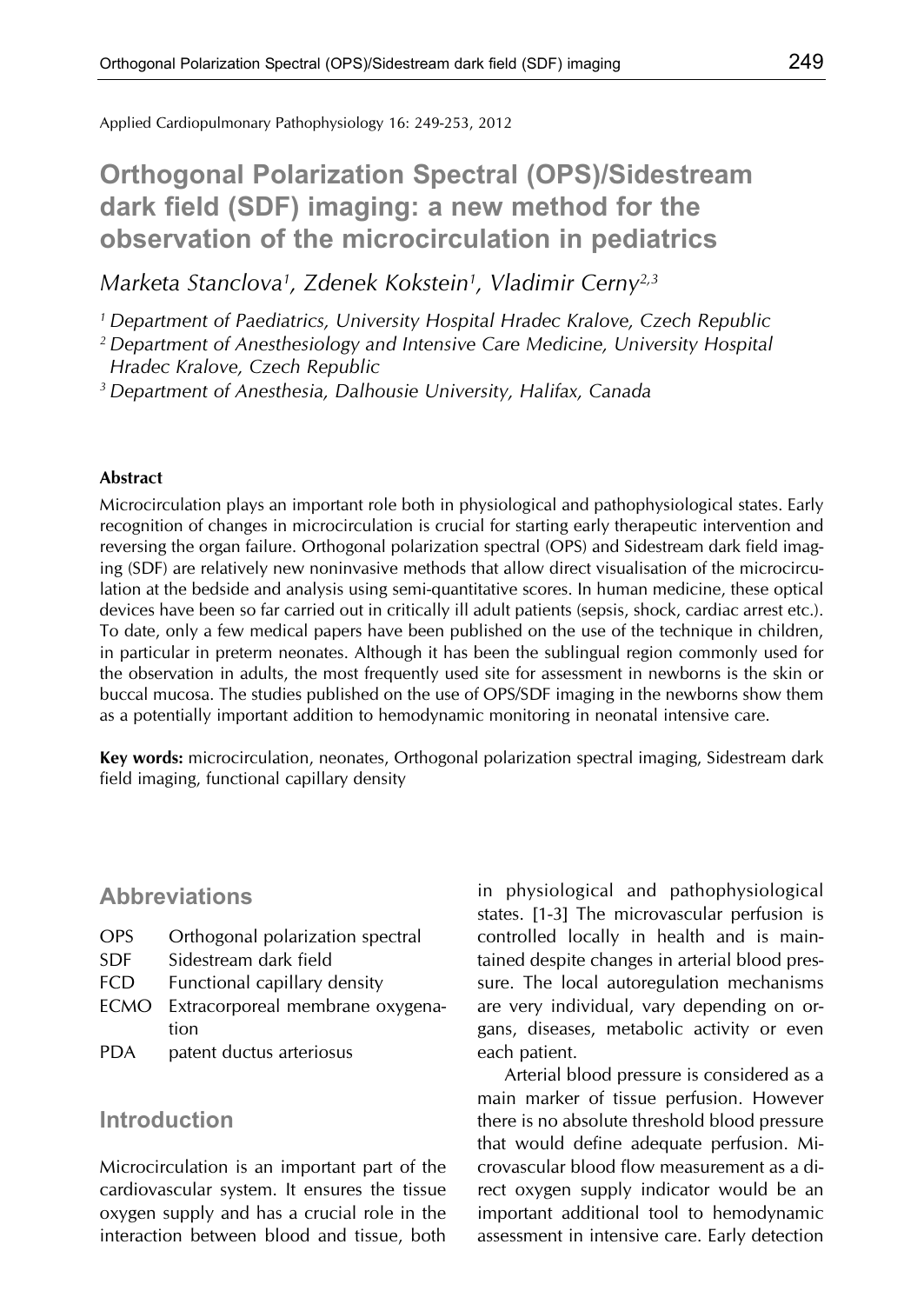of abnormalities in the tissue perfusion allows early intervention and better clinical outcome in critically ill patients. [4] Orthogonal polarization spectral (OPS) [2] and its improved successor Sidestream dark field (SDF) imaging are relatively new noninvasive handheld devices for bedside observation of the microcirculation. [5]

# **OPS/SDF imaging**

The development of new technologies for microvascular observation enabled studying various pathophysiological states at the capillary level. The techniques were validated in animal studies with great effort to implement them to clinical research. For many years, capillary microscopy had been the only method for observation of the microcirculation in humans. Capillary microscopes can be used only on easily accessible surfaces (skin, nailfold, lip or bulbar conjunctiva) and therefore have significant limitations in clinical applications. OPS imaging technology and its validation against conventional capillary microscope provide new possibilities for further clinical research in microcirculation. [5]

The most frequently used place for direct visualisation of the microcirculation in adults is the sublingual area. Clinical studies are focused mainly on critically ill patients (in sepsis, shock, cardiac arrest). [3, 5] The device is based on the principle that green polarized light (548 nm) illuminates the tissue surrounding the capillaries and is absorbed by hemoglobin within the erythrocytes. The backscattered light passes through the analyzer that filters out surface reflections creating a high-contrast image of flowing erythrocytes in capillaries.

Despite visualizing the blood flow alterations in critically ill patients, several limitations in OPS imaging still remain, in particular movement and pressure artefacts. [4, 5] SDF imaging, a new improved device based on OPS technology, provides a better image quality. In this technique a light guide is surrounded by light emitting diodes (LED) of wavelenght 530 nm to provide sidestream dark field illumination. The lens system of the light guide is optically isolated from the ring of LEDs to prevent images from contamination by tissue surface reflections. In the videosequence red blood cells are imaged as dark flowing structures against white/grayish background. To provide a high quality image diodes are emitting the light in sychrony with the frame rate of the CCD camera. This stroboscopic imaging prevents from artefacts while capturing flowing structures (erythrocytes). For the purpose of SDF imaging the Microscan videomicroscope was developed (Microvision Medical, Amsterdam, Netherlands). The probe with a sterile disposable cap is placed on the organ/tissue surface and allows the observation of the microcirculation morphology and perfusion in various clinical states. The videosequence is visualised on a monitor. Digitally recorded images are stored on a hard-drive and the analysis is performed off-line. [5] However, the analysis of videosequences is time-consuming and requires certain training period. There are several software systems and scoring scales available for the analysis. A round table conference in 2006 focused on key points for optimal visualisation of the microcirculation as well as on various scoring systems. The participants proposed recommendations for the image acquisition and further analysis which include investigating minimum 3-5 sites per organ, each videosequence at least of 20 s. The scores consist of functional capillary density (FCD) – a parameter of perfusion and an indirect index of tissue oxygen supply measured in cm/cm², proportion of perfused vessels (PPV) and semiquantitative microcirculatory flow index (MFI) based on predominant type of flow in four quadrants  $(0 = no flow, 1 = intermit$ tent,  $2 =$  sluggish,  $3 =$  normal). [6]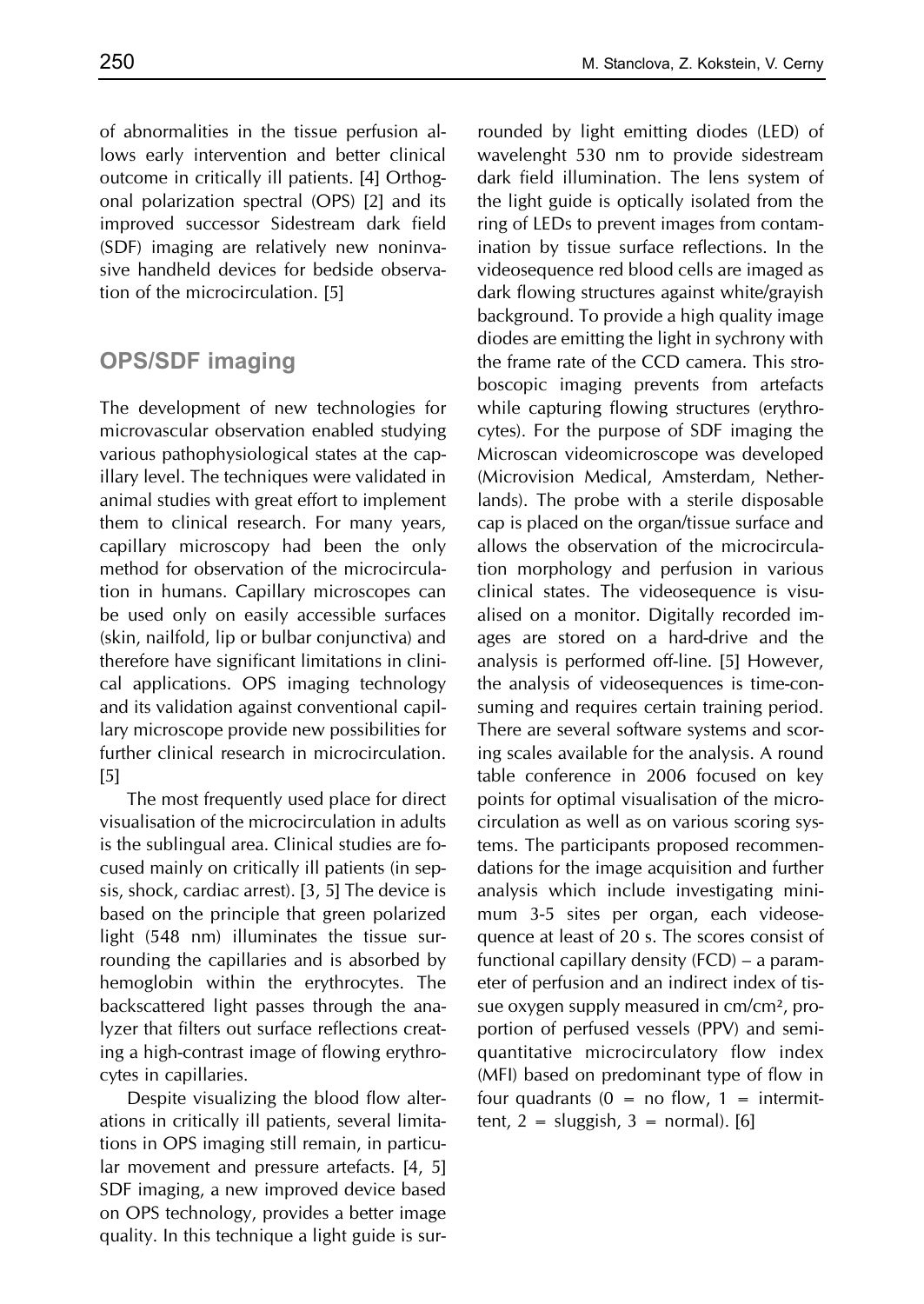### **Microcirculation in clinical research**

In clinical research methods for visualisation of the microcirculation have been widely applied in critically ill adult patients (in sepsis or other forms of distributive shock). The key point is to undestand the changes of the microcirculation at the molecular level. The most frequently used site for assessment in clinical research is the sublingual mucosal surface. Recent studies have shown pathophysiological changes at the sublingual level in the development of organ failure in septic patients that can be observed already at early stages of the disease. There are dearrangements in the blood flow at the capillary level, de Backer et al. [7] described reduced vessel density and reduced proportion of the perfused small  $(< 20 \mu m)$  vessels in patients with sepsis. These alterations are more remarkable in patients with a worse outcome. In survivors, the perfusion improves with adequate therapy but just if treated at early stages of the sepsis. Microvascular impairment can be observed also in patients with severe heart failure and cardiogenic shock. In comparison with a control group, there was a lower proportion of small vessels perfused in cardiac failure. [8]

### **Microcirculation in pediatrics/neonatology**

Microcirculatory changes in various pathophysiological states can be observed also in neonates.

Recently there have been several medical papers focused on the investigation of the microcirculation in newborns, especially in preterm infants. [4, 9-15] With regard to the fact that there are significant differences in children (different body proportions, higher metabolic rate, lack of compensatory respiratory and cardiovascular reserve) as well as different pathophysiological response to illness, children cannot be regarded as small adults and deserve own clinical research to provide age related parameters. Before OPS/SDF imaging the assessment of the microcirculation was performed by videophotometric microscopy or laser Doppler. In the last 10 years, the field of interest has been focused on OPS/SDF imaging, the studies have shown alterations at microcirculatory level in various pathophysiological states in neonates. Although it is the sublingual region commonly used for observing of the microcirculation in adults, the most frequently used site for assessment in pediatric patients is the skin [9, 10, 15] or buccal mucosa. [4, 11-14] Genzel-Boroviczeny et al. focused on observing the microcirculation transcutaneously, provided first quantitative microvascular parameters in neonates using OPS imaging and proved its use as a safe noninvasive tool in children. The study group has also published data on changes in erythrocyte blood flow according to hemoglobin levels in the first days after birth [9], further research showed changes in microcirculation after therapeutic transfusion. [10] The observation of the sublingual area that is the most frequently used for the assessment of the microcirculation in adult patients is however not easy to do in children. The sublingual region is difficult to access due to the size of the probe, the examination itself is not very well tolerated and there are also sequence artefacts because of the great amount of saliva in the mouth. Transcutaneous observation of the microcirculation using OPS/SDF imaging is only possible to be performed in newborns and infants, in older children the measurement is limited because the skin is thicker and the microcirculation has a more adult pattern. [11] Top et al. have published studies on the use of the technique in critically ill neonates as well as in infants and older children. They have observed the buccal mucosa which shares the common embryogenic origin with the splanchnic mucosa, the group focused on children up to 15 years and reported that there are similar alterations on buccal mucosa in septic pediatric patients. [11] The microvascular response to extracorporeal membrane oxy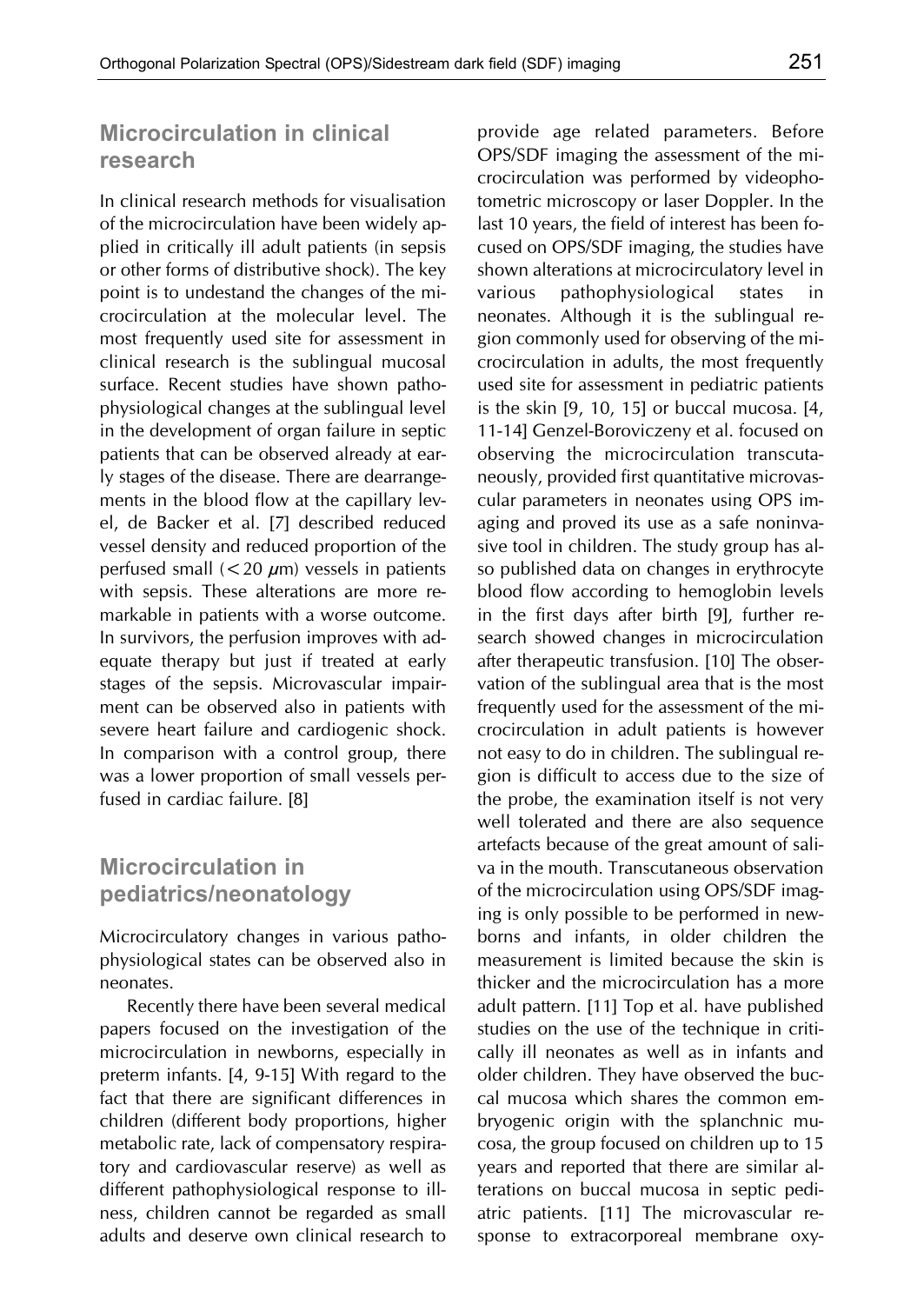genation (ECMO) of critically ill infants with respiratory distress was investigated in further studies and proved microcirculatory alterations (reduced FCD) in ill infants in comparison with a control group. [12] In a more recent paper Top et al. showed the effect of inhaled NO in infants with persistent pulmonary hypertension and proved that inhaled NO positively affects the microcirculation. [13] Hiedl et al. investigated the differences in microcirculatory parameters in preterm infants with hemodynamically significant persistent ductus arteriosus (PDA) in comparison with preterm infants without PDA and found that these changes disappeared after therapeutic intervention. [14]

# **Conclusion**

Tissue oxygenation and homeostasis are essential for every living cell and depend on microvascular perfusion. OPS/SDF imaging allow direct visualisation of the microcirculation and even though the studies have so far focused mainly on adult patients, there have been several medical papers lately that showed its use in pediatric intensive care, in particular in neonatology. The main difference for the observation in pediatrics is the area for the investigation. Most study groups observed the microcirculation of the skin, only Top et al. used the buccal mucosa. There have been published data mainly on microcirculatory parameters of preterm infants with pre-existing disease but physiological microvascular parameters have not been widely reported yet. The physiology of the microcirculation in neonates might have an importance for further studies. The field of the clinical research in microcirculation is open and suggests several new directions. The methods have some limitations but if the development of technology enables online analysis, OPS/SDF imaging might help the clinicians to start early and effectively targeted therapy.

# **Acknowledgements**

The research was funded by the Institutional program of the University Hospital Hradec Králové.

# **References**

- 1. Boerma CE, Mathura KR, van der Voort PHJ, Spronk PE, Ince C. Quantifying bedside-derived imaging of microcirculatory abnormalities in septic patients: a prospective validation study. Critical care 2005; 9: R601-R606
- 2. Černý V, Turek Z, Pařízková R. Orthogonal Spectral Imaging. Physiological research 2007; 56: 141-147
- 3. Verdant CL, De Backer D, Bruhn A, Clausi CM, Su F, Wang Z, Rodriguez H, Pries AR, Vincent JL. Evaluation of sublingual and gut mucosal microcirculation in sepsis: A quantitative analysis. Critical Care Med 2009; 37 (11): 2875-2881
- 4. Top APC, Tasker RC, Ince C. The microcirculation of the critically ill pediatric patient. Critical Care 2011; 15: 213
- 5. Goedhart PT, Khalilzada M, Bezemer R, Merza Z, Ince C. Sidestream Dark Field (SDF) imaging: a novel stroboscopic LED ring-based imaging modality for clinical assessment of the microcirculation. Optics Express 2007; 15: 15101-15114
- 6. De Backer D, Hollenberg S, Boerma C, Goedhart P, Büchele G, Ospina – Tascon G, Dobbe I, Ince C. How to evaluate the microcirculation: report of a round table conference. Critical Care 2007; 11: R101
- 7. De Backer D, Cretuer J, Dubois MJ, Vincent JL. Microvascular blood flow is altered in patiens with sepsis. American Journal of respiratory and critical care medicine 2002; 166 (1): 98-104
- 8. Chierego M, Verdant C, de Backer C. Microcirculatory alterations in critically ill patients. Minerva Anestesiol. 2006; 72: 199- 205
- 9. Genzel-Boroviczeny O, Strötgen J, Harris AG, Messmer K, Christ F. Orthogonal Polarization Spectral Imaging (OPS): A novel method to measure the microcirculation in term and preterm infants transcutaneously. Pediatric Research 2002; 51: 386-391